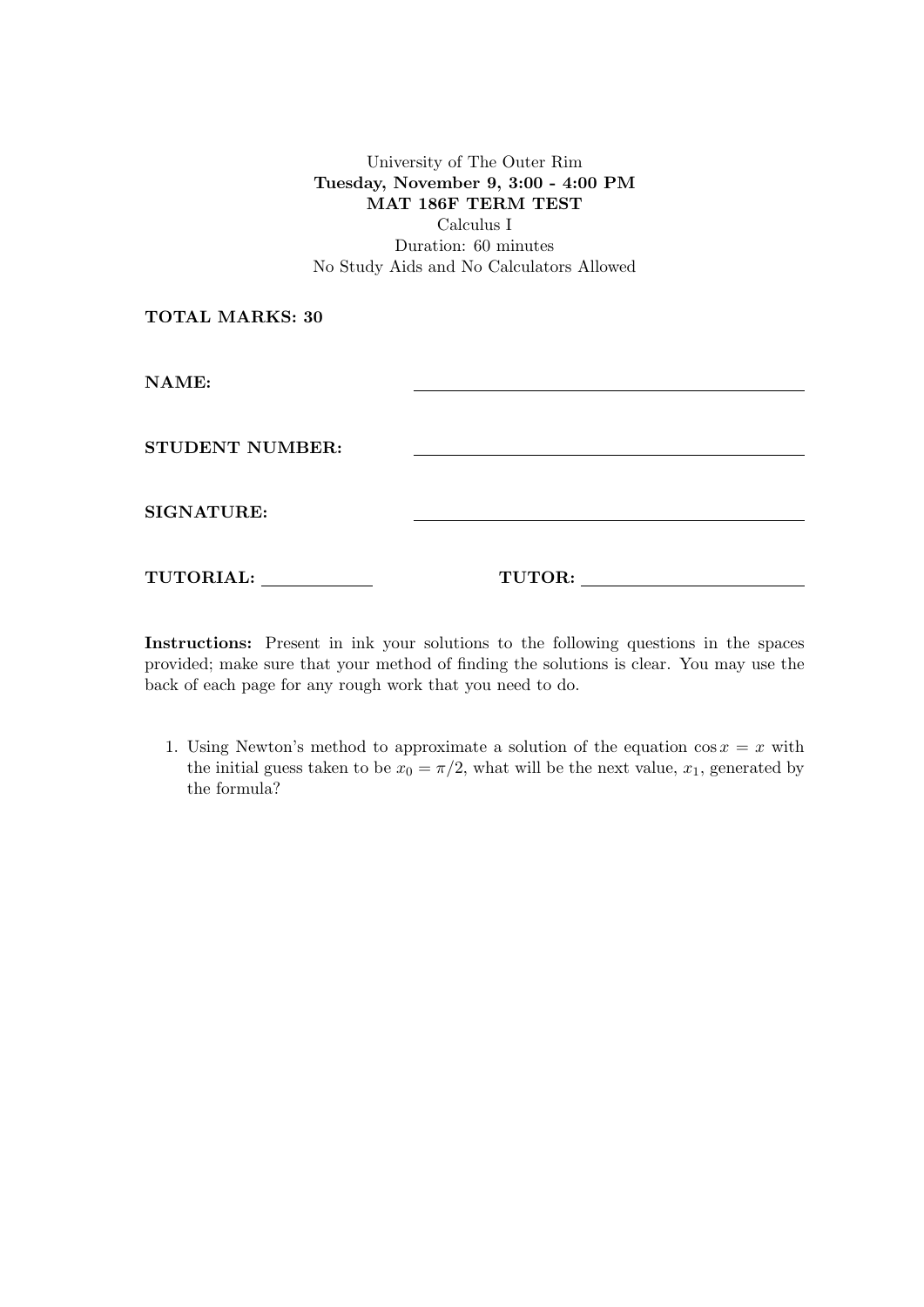2. The closed curve  $x^4 + y^4 = 1$  looks like a slightly squashed circle and surrounds a region R. Find the rectangle of largest area inscribed in the region R.

3. Given that  $F(x) = \int^{x^2 + 2x}$ 0  $\sqrt{1+t^{43}}dt$ , find  $F'(x)$ .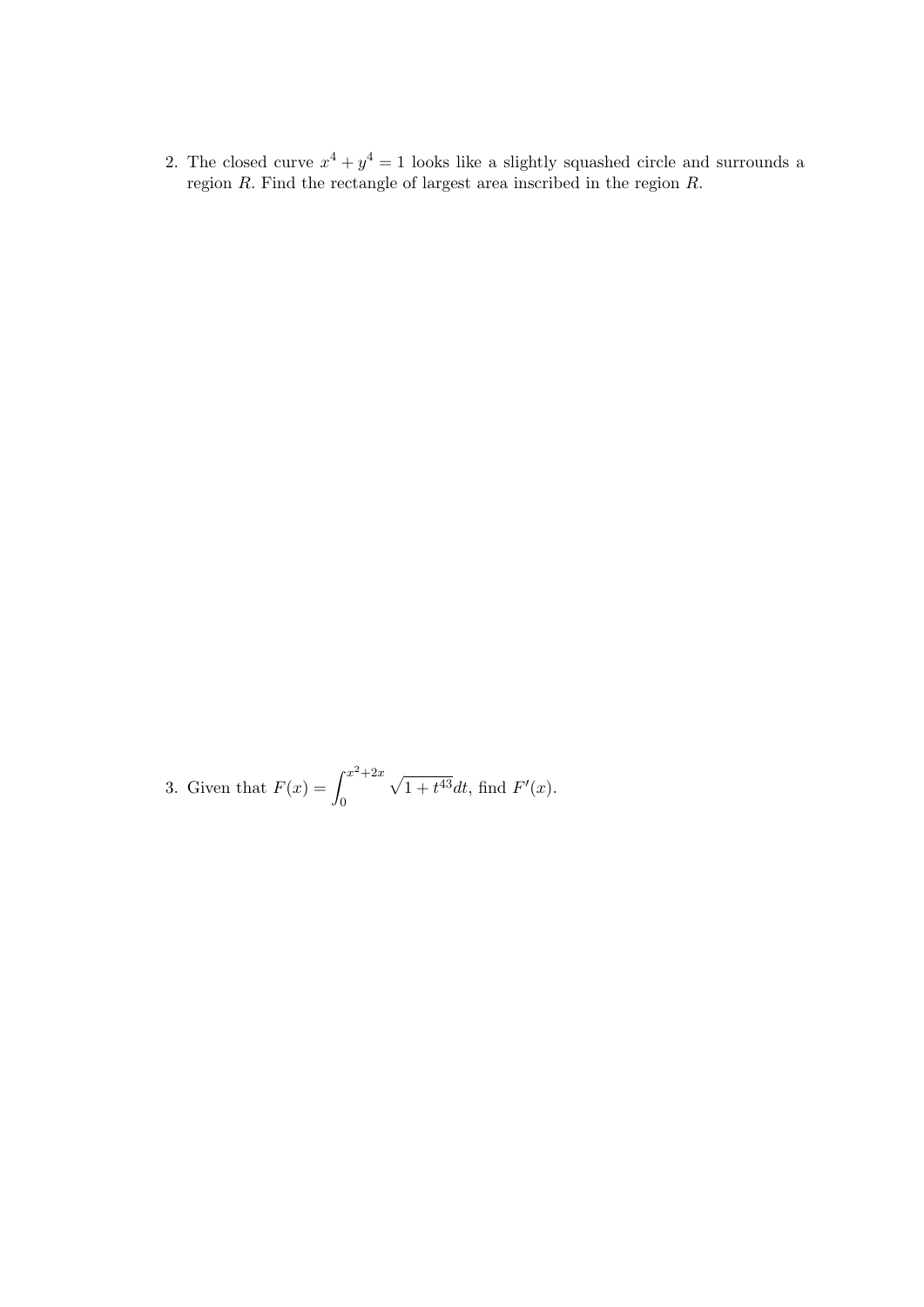4. The function  $f(x) = \frac{x^2 - 2x - 2}{x}$  $\frac{2x-2}{x-3}$  is asymptotic to a line  $y = mx + c$ . Find m, c and sketch  $f$  over the range  $[0, 5]$ , indicating all local extrema.

5. Sketch the curve  $y = |(x-1)^3|$  and find the area under it, over the interval [0, 2].